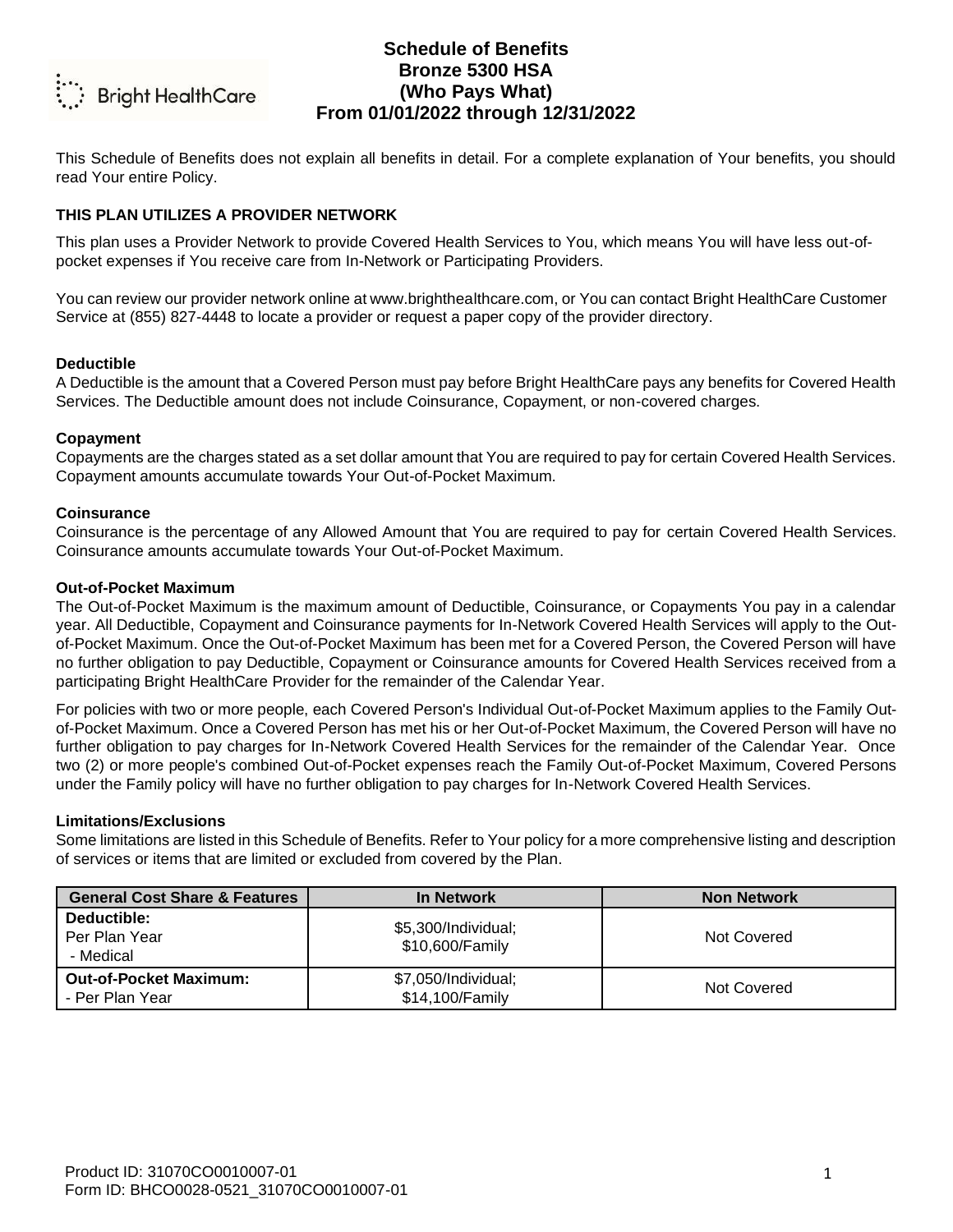

| <b>Benefit</b>            | In Network                       | <b>Non Network</b> |
|---------------------------|----------------------------------|--------------------|
| <b>Allergy Services</b>   |                                  |                    |
| <b>Physician Services</b> | \$100 per Visit after Deductible | Not Covered        |
| <b>Allergy Testing</b>    | 50% after Deductible             | Not Covered        |
| Allergy Serum             | 50% after Deductible             | Not Covered        |

| <b>Benefit</b>                                                                   | <b>In Network</b>                        | <b>Non Network</b> |  |
|----------------------------------------------------------------------------------|------------------------------------------|--------------------|--|
|                                                                                  | <b>Autism Spectrum Disorder Services</b> |                    |  |
| <b>Outpatient Therapy Services</b><br>Services require Prior Authorization.      | 50% after Deductible                     | Not Covered        |  |
| Autism - Applied Behavioral<br>Analysis<br>Services require Prior Authorization. | 50% after Deductible                     | Not Covered        |  |

| <b>Benefit</b>                                                         | In Network           | <b>Non Network</b> |
|------------------------------------------------------------------------|----------------------|--------------------|
| <b>Chemotherapy &amp; Radiation Treatment</b>                          |                      |                    |
| <b>Chemotherapy Treatment</b><br>Services require Prior Authorization. | 50% after Deductible | Not Covered        |
| <b>Radiation Treatment</b><br>Services require Prior Authorization.    | 50% after Deductible | Not Covered        |

| <b>Benefit</b>                                                  | <b>In Network</b>    | <b>Non Network</b> |
|-----------------------------------------------------------------|----------------------|--------------------|
| <b>Chiropractic Care</b>                                        |                      |                    |
| <b>Spinal Manipulations</b><br>Limited to 20 Visit(s) per Year. | 50% after Deductible | Not Covered        |
| Diagnostic X-ray Services                                       | 50% after Deductible | Not Covered        |

| <b>Benefit</b>                                                     | In Network           | <b>Non Network</b> |
|--------------------------------------------------------------------|----------------------|--------------------|
| <b>Dialysis Services</b>                                           |                      |                    |
| <b>Dialysis Treatment</b><br>Services require Prior Authorization. | 50% after Deductible | Not Covered        |

| <b>Benefit</b>                        | <b>In Network</b>    | <b>Non Network</b> |
|---------------------------------------|----------------------|--------------------|
| <b>Durable Medical Equipment</b>      |                      |                    |
| Durable Medical Equipment and         |                      |                    |
| <b>Devices</b>                        | 50% after Deductible | Not Covered        |
| Services require Prior Authorization. |                      |                    |
| <b>Diabetic Shoes</b>                 |                      |                    |
| Services require Prior Authorization. | 50% after Deductible | Not Covered        |
| <b>Ostomy Supplies</b>                |                      |                    |
| Services require Prior Authorization. | 50% after Deductible | Not Covered        |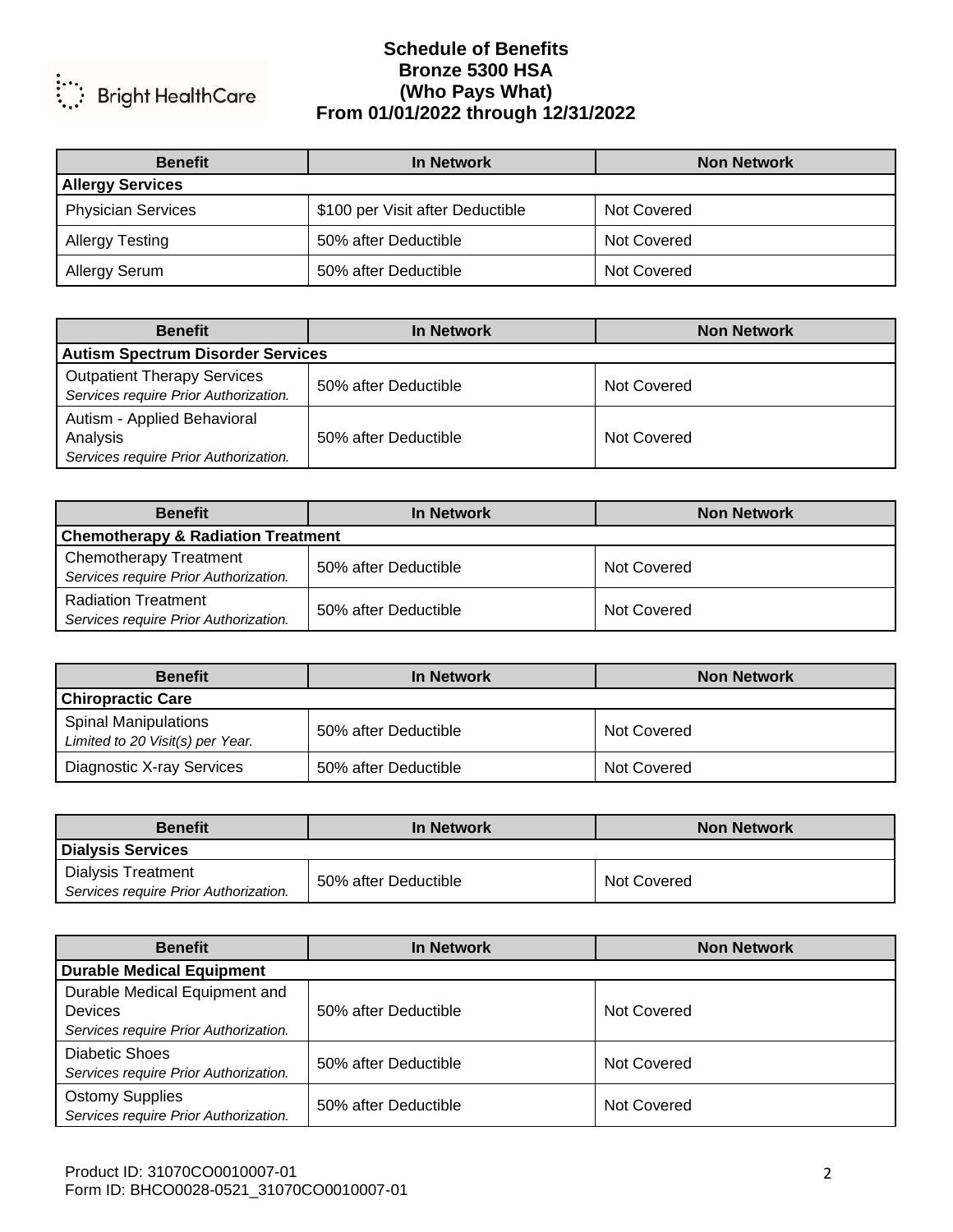

| <b>Benefit</b>                                                    | In Network           | <b>Non Network</b> |
|-------------------------------------------------------------------|----------------------|--------------------|
| Equipment for the treatment of<br><b>Positional Plagiocephaly</b> | 50% after Deductible | Not Covered        |
| Services require Prior Authorization.                             |                      |                    |

| <b>Benefit</b>                                             | <b>In Network</b>                                                                                                    | <b>Non Network</b>   |
|------------------------------------------------------------|----------------------------------------------------------------------------------------------------------------------|----------------------|
| <b>Emergency Health Services</b>                           |                                                                                                                      |                      |
| Emergency Health Services and/or Emergency Care.           | Non-emergent services received in an emergency room are generally not covered. See Your Policy for the definition of |                      |
| <b>Emergency Room Facility</b>                             | 50% after Deductible                                                                                                 | 50% after Deductible |
| Emergency Room Physician/<br>Surgeon charges               | 50% after Deductible                                                                                                 | 50% after Deductible |
| <b>Professional Fees</b>                                   | 50% after Deductible                                                                                                 | 50% after Deductible |
| Anesthesia                                                 | 50% after Deductible                                                                                                 | 50% after Deductible |
| <b>Laboratory Services</b>                                 | 50% after Deductible                                                                                                 | 50% after Deductible |
| <b>Radiology Services</b>                                  | 50% after Deductible                                                                                                 | 50% after Deductible |
| High-Tech Imaging (MRI, CT,<br>PET Scan), Nuclear Imaging  | 50% after Deductible                                                                                                 | 50% after Deductible |
| <b>Emergency Room Ancillary</b><br>Charges                 | 50% after Deductible                                                                                                 | 50% after Deductible |
| <b>Emergency Ambulance Transport</b><br>(Ground/Air/Water) | 50% after Deductible                                                                                                 | 50% after Deductible |

| <b>Benefit</b>                        | In Network           | <b>Non Network</b> |
|---------------------------------------|----------------------|--------------------|
| Genetic Testing and Counseling        |                      |                    |
| <b>Genetic Testing and Counseling</b> | 50% after Deductible | Not Covered        |
| Services require Prior Authorization. |                      |                    |

| <b>Benefit</b>                                                                                                                                      | <b>In Network</b>                | <b>Non Network</b> |
|-----------------------------------------------------------------------------------------------------------------------------------------------------|----------------------------------|--------------------|
| <b>Hearing Services</b>                                                                                                                             |                                  |                    |
| <b>Hearing Screening</b><br>Limited to 1 preventive care hearing<br>screening per calendar year to<br>determine the need for hearing<br>correction. | \$0 per Visit                    | Not Covered        |
| Hearing Exam/Evaluation                                                                                                                             | \$100 per Visit after Deductible | Not Covered        |
| <b>Hearing Aids</b><br>Limited to 1 Item(s) per Benefit<br>Period. Benefit period is 5 years.<br>Services require Prior Authorization.              | 50% after Deductible             | Not Covered        |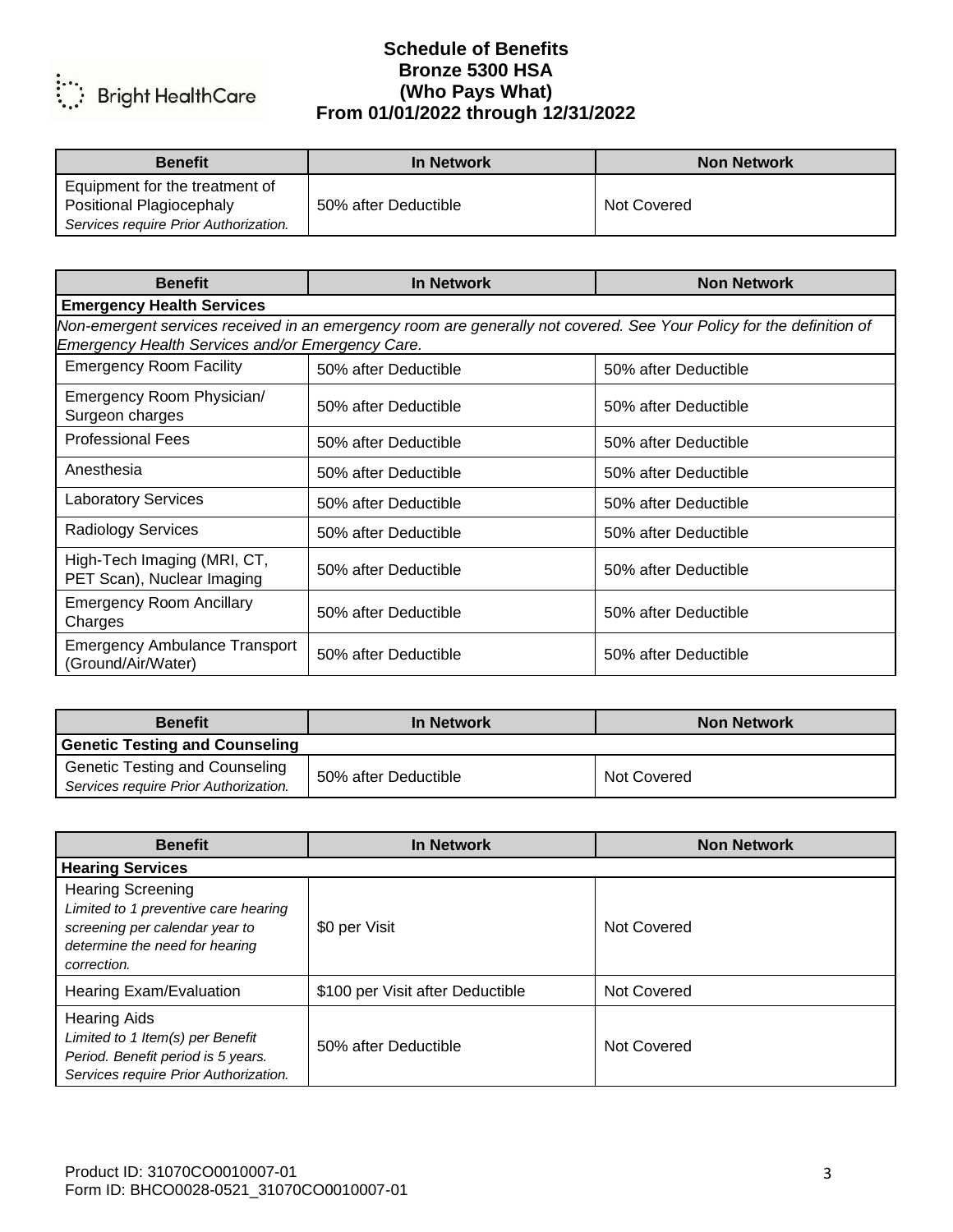

| <b>Benefit</b>                                                                                                                     | In Network           | <b>Non Network</b> |
|------------------------------------------------------------------------------------------------------------------------------------|----------------------|--------------------|
| <b>Home Health Care</b>                                                                                                            |                      |                    |
| Home Health<br>Limited to 28 Hours per Week. Limit<br>combined with Private Duty Nursing.<br>Services require Prior Authorization. | 50% after Deductible | Not Covered        |
| Home Infusion Therapy                                                                                                              | 50% after Deductible | Not Covered        |

| <b>Benefit</b>                      | In Network                     | <b>Non Network</b> |
|-------------------------------------|--------------------------------|--------------------|
| <b>Hospice Care Services</b>        |                                |                    |
| Hospice Care                        | 50% after Deductible           | Not Covered        |
| <b>Bereavement Support Services</b> | \$0 per Visit after Deductible | Not Covered        |

| <b>Benefit</b>                                                                                               | <b>In Network</b>                                                                                           | <b>Non Network</b> |
|--------------------------------------------------------------------------------------------------------------|-------------------------------------------------------------------------------------------------------------|--------------------|
| Hospital Services & Inpatient Surgery, including Organ & Tissue Transplants, and Gender Dysphoria and Gender |                                                                                                             |                    |
| <b>Transition Services</b>                                                                                   | All transplants must be performed at a plan-designated Centers of Excellence Facility or transplant center. |                    |
| Inpatient Hospital Facility/Surgery<br>Services require Prior Authorization.                                 | 50% after Deductible                                                                                        | Not Covered        |
| Inpatient Habilitation/<br><b>Rehabilitation Facility</b><br>Services require Prior Authorization.           | 50% after Deductible                                                                                        | <b>Not Covered</b> |
| <b>Skilled Nursing Facility</b><br>Limited to 100 Days per Year.<br>Services require Prior Authorization.    | 50% after Deductible                                                                                        | Not Covered        |
| <b>Professional Fees</b>                                                                                     | 50% after Deductible                                                                                        | Not Covered        |
| <b>Surgeon Fees</b><br>Services require Prior Authorization.                                                 | 50% after Deductible                                                                                        | Not Covered        |
| Anesthesia                                                                                                   | 50% after Deductible                                                                                        | Not Covered        |
| Laboratory Services, including<br>pre-admission testing                                                      | 50% after Deductible                                                                                        | Not Covered        |
| <b>Radiology Services</b>                                                                                    | 50% after Deductible                                                                                        | Not Covered        |
| High-Tech Imaging (MRI, CT,<br>PET Scan), Nuclear Imaging                                                    | 50% after Deductible                                                                                        | Not Covered        |
| <b>Ancillary Services</b>                                                                                    | 50% after Deductible                                                                                        | Not Covered        |

| <b>Benefit</b>                                                    | In Network                       | <b>Non Network</b> |
|-------------------------------------------------------------------|----------------------------------|--------------------|
| <b>Infertility Services</b>                                       |                                  |                    |
| Diagnosis and Management<br>Services require Prior Authorization. | \$100 per Visit after Deductible | Not Covered        |
| Treatment for Infertility                                         | 50% after Deductible             | Not Covered        |
| <b>Artificial Insemination</b>                                    | 50% after Deductible             | Not Covered        |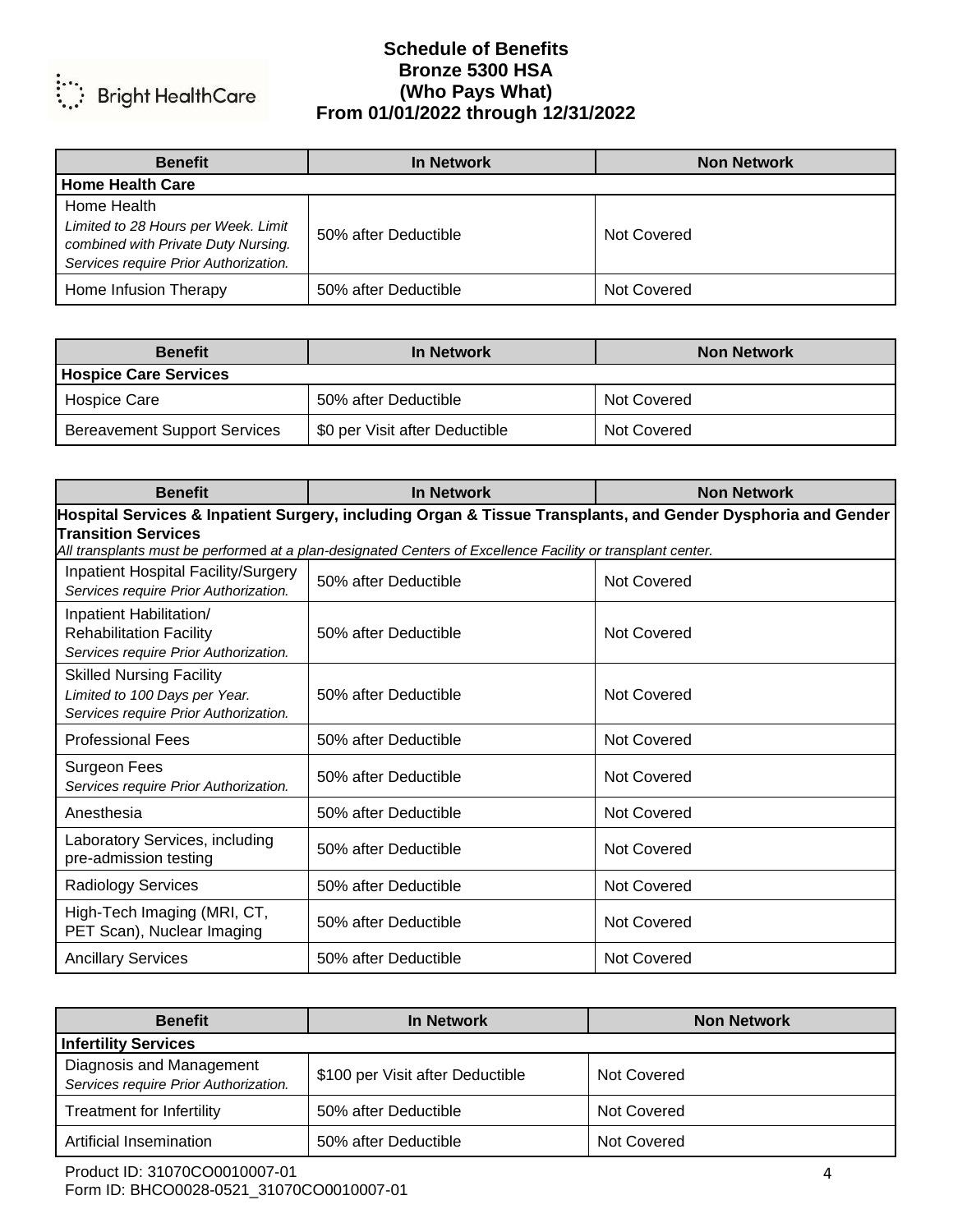

| <b>Benefit</b>    | In Network           | <b>Non Network</b> |
|-------------------|----------------------|--------------------|
| Infusion Therapy  |                      |                    |
| Infusion Therapy. | 50% after Deductible | Not Covered        |

| <b>Benefit</b>                                                                                     | <b>In Network</b>    | <b>Non Network</b> |
|----------------------------------------------------------------------------------------------------|----------------------|--------------------|
| Lab, X-Ray and Diagnostic Services                                                                 |                      |                    |
| <b>Laboratory Services</b>                                                                         | 50% after Deductible | Not Covered        |
| <b>Radiology Services</b>                                                                          | 50% after Deductible | Not Covered        |
| High-tech Imaging (MRI, CT, PET<br>Scan), Nuclear Imaging<br>Services require Prior Authorization. | 50% after Deductible | Not Covered        |

| <b>Benefit</b>                                                                                                                      | <b>In Network</b>              | <b>Non Network</b> |
|-------------------------------------------------------------------------------------------------------------------------------------|--------------------------------|--------------------|
| <b>Mental Health and Substance Use Services</b>                                                                                     |                                |                    |
| Inpatient Mental Health Care<br>Services require Prior Authorization.                                                               | 50% after Deductible           | Not Covered        |
| <b>Outpatient Mental Health Office</b><br>Visit                                                                                     | \$0 per Visit after Deductible | Not Covered        |
| <b>Inpatient Substance Use Services</b><br>Services require Prior Authorization                                                     | 50% after Deductible           | Not Covered        |
| <b>Outpatient Substance Use Office</b><br><b>Visits</b>                                                                             | \$0 per Visit after Deductible | Not Covered        |
| <b>Other Outpatient Mental Health</b><br>and Substance Use Services<br>(non-office visits)<br>Services require Prior Authorization. | 50% after Deductible           | Not Covered        |

| <b>Benefit</b>                                                                | <b>In Network</b>    | <b>Non Network</b> |
|-------------------------------------------------------------------------------|----------------------|--------------------|
| <b>Outpatient Surgery</b>                                                     |                      |                    |
| <b>Outpatient Ambulatory Surgery</b><br>Services require Prior Authorization. | 50% after Deductible | Not Covered        |
| Surgeon Fees<br>Services require Prior Authorization.                         | 50% after Deductible | Not Covered        |
| <b>Professional Fees</b><br>Services require Prior Authorization.             | 50% after Deductible | Not Covered        |
| Anesthesia                                                                    | 50% after Deductible | Not Covered        |
| Laboratory Services, including<br>pre-admission testing                       | 50% after Deductible | Not Covered        |
| <b>Radiology Services</b>                                                     | 50% after Deductible | Not Covered        |
| High-Tech Imaging (MRI, CT,<br>PET Scan), Nuclear Imaging                     | 50% after Deductible | Not Covered        |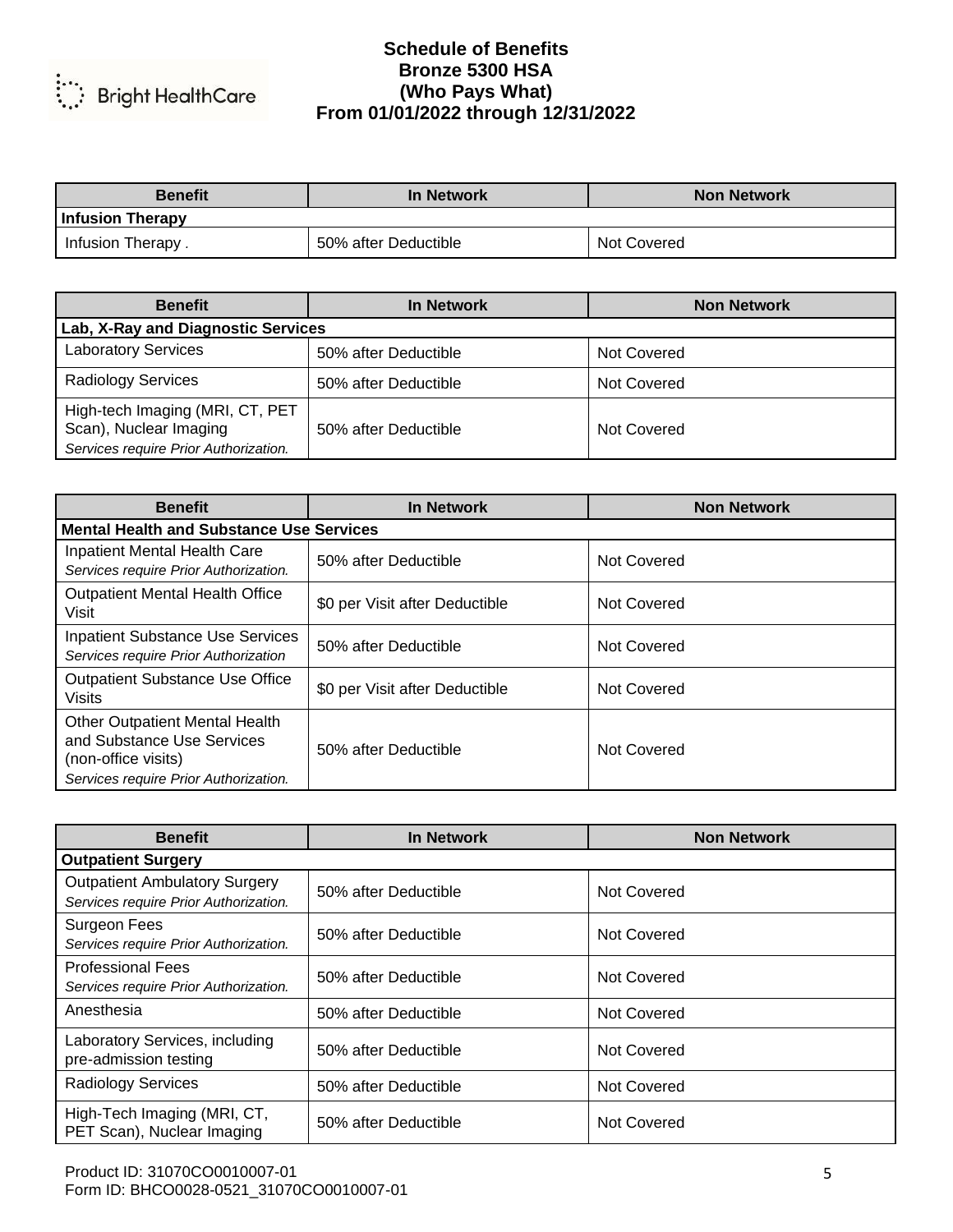

| <b>Benefit</b>            | In Network           | <b>Non Network</b> |
|---------------------------|----------------------|--------------------|
| <b>Ancillary Services</b> | 50% after Deductible | Not Covered        |

| <b>Benefit</b>                                                                                                                                                                                        | In Network           | <b>Non Network</b> |
|-------------------------------------------------------------------------------------------------------------------------------------------------------------------------------------------------------|----------------------|--------------------|
| <b>Outpatient Therapy Services - Rehabilitative and Habilitative</b>                                                                                                                                  |                      |                    |
| Rehabilitative Occupational and<br>Rehabilitative Physical Therapy<br>Limited to 40 Visit(s) per Year.<br>Limited to 20 visits per therapy type<br>per year. Services require Prior<br>Authorization. | 50% after Deductible | Not Covered        |
| <b>Rehabilitative Speech Therapy</b><br>Limited to 20 Visit(s) per Year.<br>Services require Prior Authorization.                                                                                     | 50% after Deductible | Not Covered        |
| Cardiac Rehabilitation<br>Services require Prior Authorization.                                                                                                                                       | 50% after Deductible | Not Covered        |
| <b>Pulmonary Rehabilitation</b><br>Services require Prior Authorization.                                                                                                                              | 50% after Deductible | Not Covered        |
| Inhalation/Respiratory Therapy<br>Services require Prior Authorization.                                                                                                                               | 50% after Deductible | Not Covered        |

| <b>Benefit</b>                                                                                                                                                                                         | <b>In Network</b>                                                                                         | <b>Non Network</b> |  |
|--------------------------------------------------------------------------------------------------------------------------------------------------------------------------------------------------------|-----------------------------------------------------------------------------------------------------------|--------------------|--|
|                                                                                                                                                                                                        | Pediatric Dental Services for Dependent Children (through the end of the month in which they turn age 19) |                    |  |
| Diagnostic and Preventive<br><b>Services</b><br>Limited to 2 Exam(s) per Year.                                                                                                                         | \$0 per Visit                                                                                             | Not Covered        |  |
| <b>Basic Services</b><br>See Schedule of Benefits for plan<br>limits. Benefits are available up to the<br>end of the month in which the<br>member turns 19.                                            | 50% after Deductible                                                                                      | Not Covered        |  |
| <b>Major Services</b><br>See Schedule of Benefits for plan<br>limits.                                                                                                                                  | 50% after Deductible                                                                                      | Not Covered        |  |
| <b>Medically Necessary</b><br><b>Orthodontics and Prosthodontics</b><br>Medically necessary Orthodontia<br>only. Benefits are available up to the<br>end of the month in which the<br>member turns 19. | 50% after Deductible                                                                                      | Not Covered        |  |

| <b>Benefit</b>                                                                                            | In Network    | <b>Non Network</b> |
|-----------------------------------------------------------------------------------------------------------|---------------|--------------------|
| Pediatric Vision Services for Dependent Children (through the end of the month in which they turn age 19) |               |                    |
| Pediatric Routine Eye Exam<br>Limited to 1 Exam(s) per Year.                                              | \$0 per Visit | Not Covered        |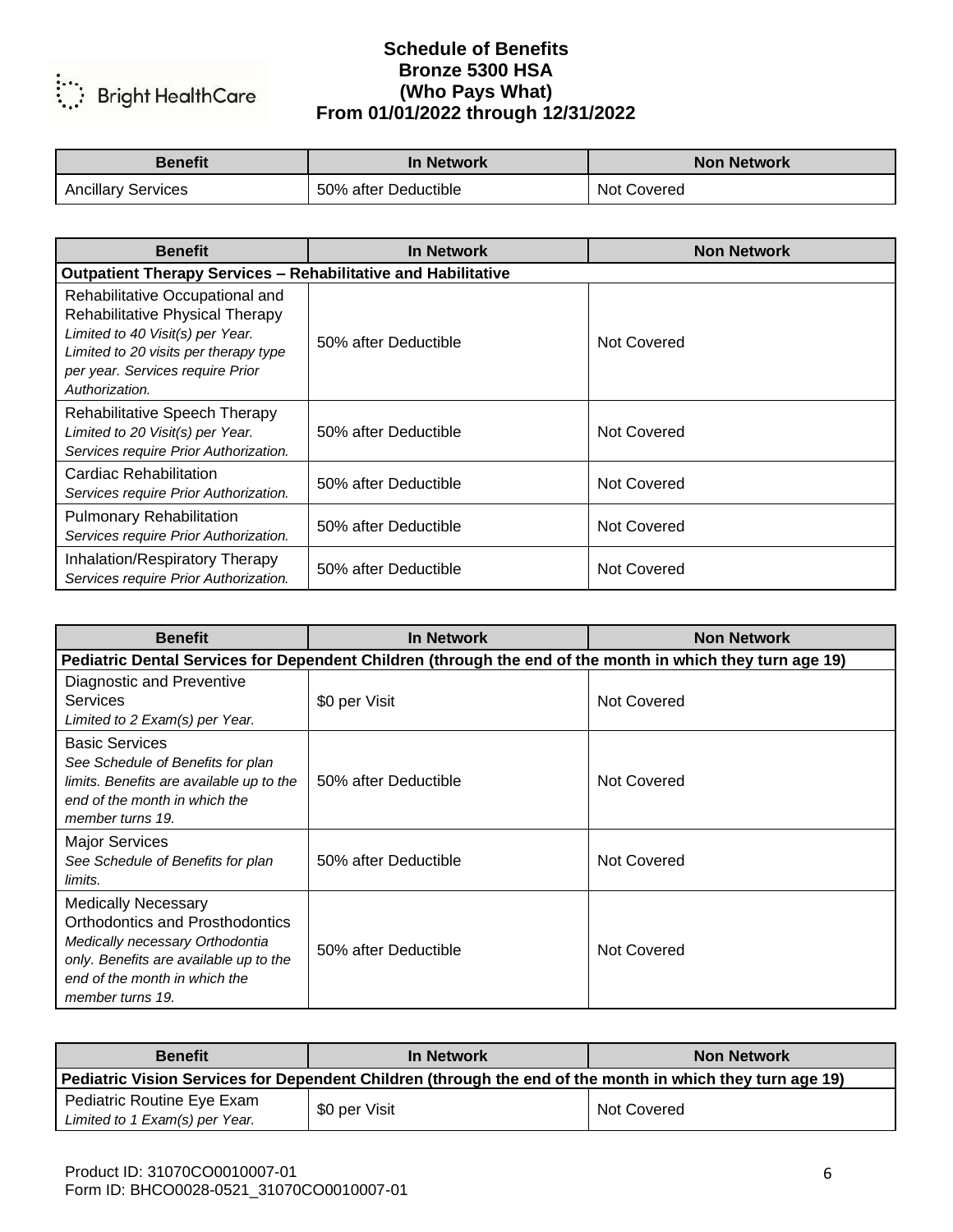

| <b>Benefit</b>                                                                                                                                                                  | <b>In Network</b>   | <b>Non Network</b> |
|---------------------------------------------------------------------------------------------------------------------------------------------------------------------------------|---------------------|--------------------|
| Eyeglasses for Children Limited to<br>1 pair of eyeglasses per calendar<br>year including standard frames and<br>standard lenses up to \$110, or<br>contact lenses up to \$150. | 0% after Deductible | Not Covered        |
| Low Vision Exam                                                                                                                                                                 | Not Covered         | Not Covered        |
| Low Vision Aids                                                                                                                                                                 | Not Covered         | Not Covered        |

| <b>Benefit</b>                                                                      | <b>In Network</b>                | <b>Non Network</b> |
|-------------------------------------------------------------------------------------|----------------------------------|--------------------|
| <b>Physician's Office Services</b>                                                  |                                  |                    |
| <b>Primary Care Office Visits</b>                                                   | \$50 per Visit after Deductible  | Not Covered        |
| <b>Specialist Office Visits</b>                                                     | \$100 per Visit after Deductible | <b>Not Covered</b> |
| Clinic Fees for Office Visits at an<br>Outpatient Clinic (hospital-owned<br>clinic) | 50% after Deductible             | Not Covered        |
| Surgeon Fees                                                                        | 50% after Deductible             | Not Covered        |
| Anesthesia                                                                          | 50% after Deductible             | Not Covered        |
| Injections/Physician Administered<br>Medications (with or without office<br>visit)  | 50% after Deductible             | Not Covered        |

| <b>Benefit</b>                                                                                                                                                                                                | <b>In Network</b>    | <b>Non Network</b> |  |
|---------------------------------------------------------------------------------------------------------------------------------------------------------------------------------------------------------------|----------------------|--------------------|--|
| <b>Pregnancy/ Maternity Services</b>                                                                                                                                                                          |                      |                    |  |
| Delivery stays exceeding 48 hours for vaginal delivery or 96 hours for a cesarean require pre- authorization. Services for<br>newborn care after the mother's hospital discharge require Prior Authorization. |                      |                    |  |
| <b>Prenatal/Postnatal Care</b>                                                                                                                                                                                | 50% after Deductible | Not Covered        |  |
| Delivery Facility Fee<br>Delivery stays exceeding 48 hours for<br>vaginal delivery or 96 hours for<br>cesarean delivery require pre-<br>authorization.                                                        | 50% after Deductible | Not Covered        |  |
| <b>Professional Fees</b>                                                                                                                                                                                      | 50% after Deductible | Not Covered        |  |
| Surgeon Fees                                                                                                                                                                                                  | 50% after Deductible | Not Covered        |  |
| Anesthesia                                                                                                                                                                                                    | 50% after Deductible | <b>Not Covered</b> |  |
| Laboratory Services, including<br>pre-admission testing                                                                                                                                                       | 50% after Deductible | Not Covered        |  |
| Radiology Services, including<br>Ultrasound                                                                                                                                                                   | 50% after Deductible | Not Covered        |  |
| High-Tech Imaging (MRI, CT,<br>PET Scan), Nuclear Imaging                                                                                                                                                     | 50% after Deductible | <b>Not Covered</b> |  |
| <b>Ancillary Services</b>                                                                                                                                                                                     | 50% after Deductible | <b>Not Covered</b> |  |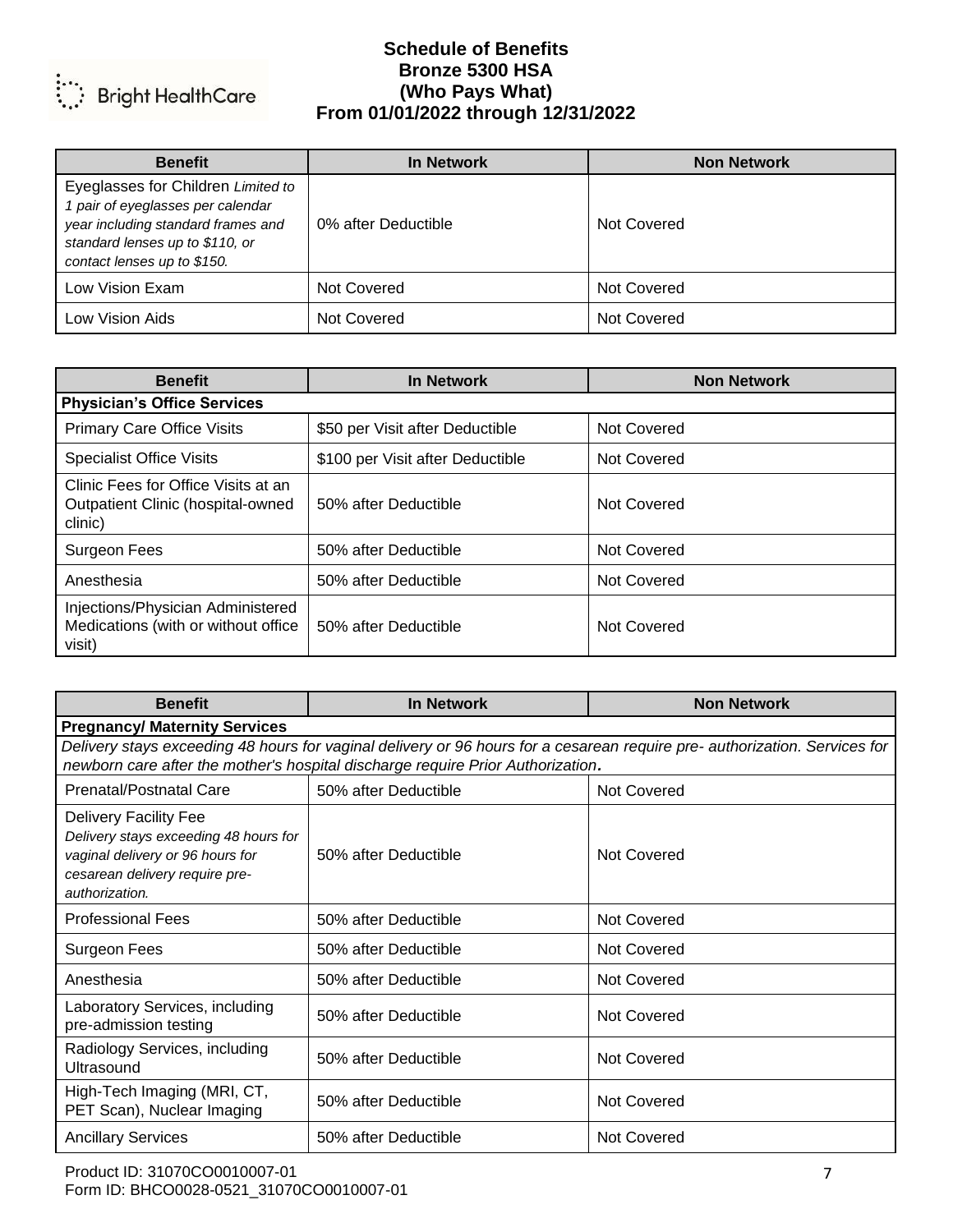

| <b>Prescription Drugs</b>                                |                                               |                       |  |
|----------------------------------------------------------|-----------------------------------------------|-----------------------|--|
| <b>Retail Pharmacy</b>                                   |                                               |                       |  |
| <b>Tier</b>                                              | <b>In Network</b>                             | <b>Out of Network</b> |  |
| <b>Preventive Medications</b>                            | \$0                                           | Not Covered           |  |
| <b>Preferred Generics</b>                                | \$0 after Deductible/\$10 after<br>Deductible | Not Covered           |  |
| Preferred Brand and<br><b>Non-Preferred Generics</b>     | 50% after Deductible                          | Not Covered           |  |
| Non-Preferred Brand and<br><b>Non-Preferred Generics</b> | 50% after Deductible                          | <b>Not Covered</b>    |  |
| <b>Specialty Medications</b>                             | 50% after Deductible                          | Not Covered           |  |
| <b>Mail Order</b>                                        |                                               |                       |  |
| <b>Tier</b>                                              | <b>In Network</b>                             | <b>Out of Network</b> |  |
| <b>Preventive Medications</b>                            | \$0                                           | <b>Not Covered</b>    |  |
| <b>Preferred Generics</b>                                | \$0 after Deductible/\$25 after<br>Deductible | <b>Not Covered</b>    |  |
| Preferred Brand and<br><b>Non-Preferred Generics</b>     | 50% after Deductible                          | Not Covered           |  |
| Non-Preferred Brand and<br><b>Non-Preferred Generics</b> | 50% after Deductible                          | Not Covered           |  |
| <b>Specialty Medications</b>                             | 50% after Deductible                          | Not Covered           |  |

| <b>Benefit</b>                                                                                                                                                                                                                                                 | <b>In Network</b> | <b>Non Network</b> |
|----------------------------------------------------------------------------------------------------------------------------------------------------------------------------------------------------------------------------------------------------------------|-------------------|--------------------|
| Preventive and Wellness Services                                                                                                                                                                                                                               |                   |                    |
| Preventive Care Services,<br>Screenings and Immunizations                                                                                                                                                                                                      | \$0 per Visit     | Not Covered        |
| <b>Breast Cancer and</b><br>Mammography Screening                                                                                                                                                                                                              | \$0 per Visit     | Not Covered        |
| Visit https://www.uspreventiveservicestaskforce.org/uspstf/recommendation-topics/uspstf-and-b-recommendations for a list of<br>Preventive and Wellness Services. You may also have additional preventive and wellness services available to you as required by |                   |                    |

*Preventive and Wellness Services. You may also have additional preventive and wellness services available to you as required by state law.*

| <b>Benefit</b>                                                                             | <b>In Network</b>    | <b>Non Network</b> |
|--------------------------------------------------------------------------------------------|----------------------|--------------------|
| <b>Prosthetics</b>                                                                         |                      |                    |
| <b>Prosthetic Limbs</b><br>Services require Prior Authorization.                           | 20% after Deductible | Not Covered        |
| Internally Implanted Prosthetic<br><b>Devices</b><br>Services require Prior Authorization. | 50% after Deductible | Not Covered        |
| All other Prosthetic Devices<br>Services require Prior Authorization.                      | 50% after Deductible | Not Covered        |